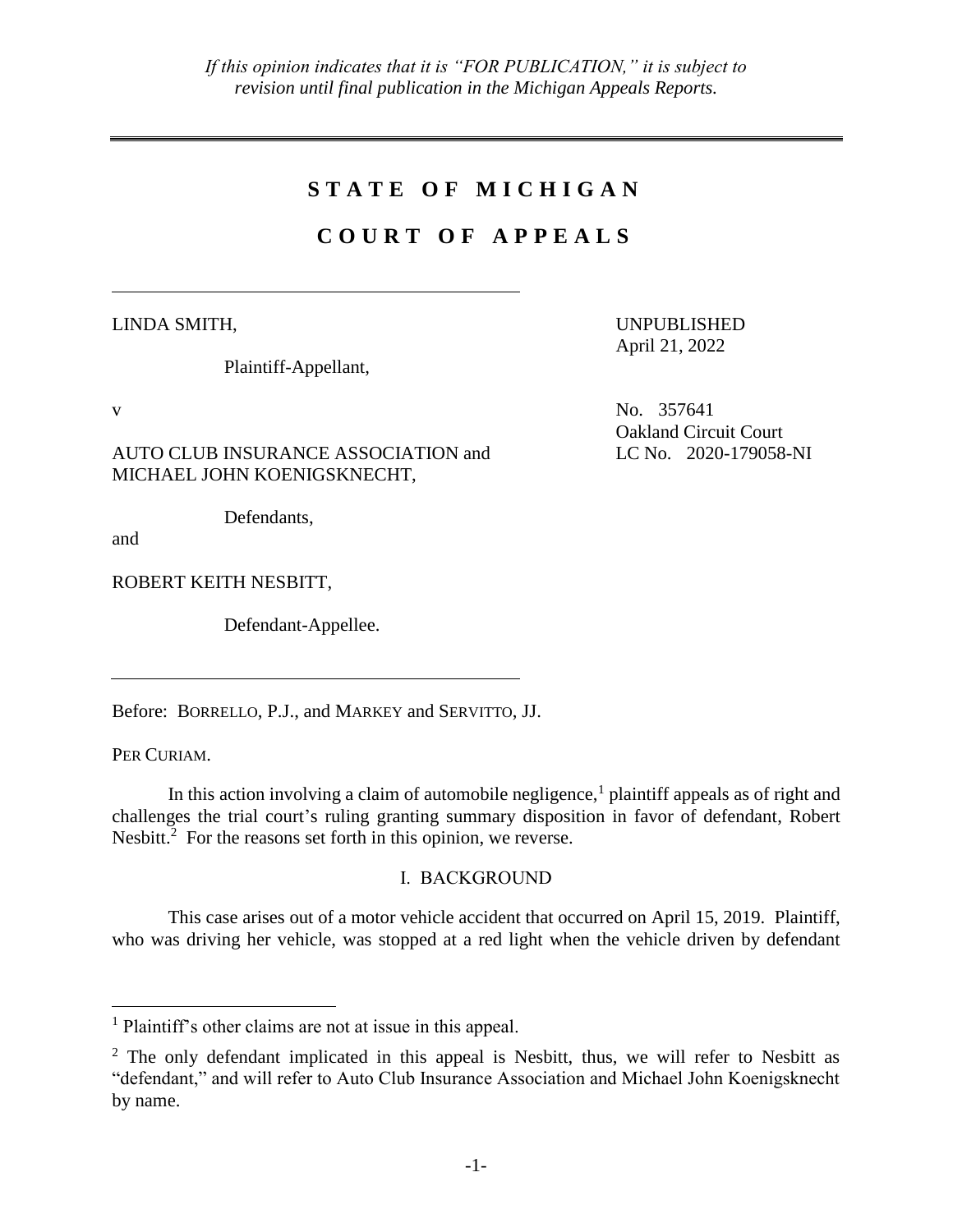collided with the vehicle behind plaintiff's vehicle. That vehicle, which Michael Koenigsknecht was driving, was in turn pushed into plaintiff's vehicle.

Plaintiff went to the emergency department at Beaumont Hospital, where she complained of "significant pain to head and neck and entire spine." Medical records from this visit indicate that plaintiff was determined to have acute cervical, thoracic, and lumbar spine strains. Degenerative changes were also observed. Plaintiff was referred to physical therapy. Her physical therapy treatment records indicate that plaintiff complained of severe lower back pain following the accident, that she was able to perform daily tasks without pain or difficulty before the accident, and that her post-accident lower back pain interfered with her ability to walk, stand, or sit for periods of time greater than 5 to 10 minutes. The physical therapy treatment records further indicate that plaintiff's condition improved during the course of her treatment from May 2019 to July 2019. In June 2019, plaintiff received medical treatment for complaints of memory loss, dizziness, and difficulty concentrating. It was determined that her memory issues were related to depression. Additional medical records reflect that plaintiff had previously received medical treatment for chronic low back pain involving degenerative changes and "probable nondisplaced fracture of the upper coccyx" in 2017 and 2018.

Plaintiff initiated this action on January 15, 2020. As pertinent to this appeal, plaintiff alleged that defendant's negligence caused her to suffer a serious impairment of a body function.

On September 29, 2020, plaintiff was examined by neurologist Leonard Sahn, M.D., pursuant to defendant's request. In his report following the examination, Sahn opined:

It is my opinion that the facts of this accident would not support the premise that she would have protracted or significant disability. . . . She experienced, at most, minor muscular strains in the cervical thoracolumbar regions that would be expected to resolve promptly, requiring no more than six to eight weeks of benign, hands-on treatment, more by custom than by evidence-based medicine. It appears that she did receive at least that duration of physical therapy which was ultimately stopped with statements that she was improving.

The record also reflects that plaintiff received additional physical therapy in late 2020 for complaints of returning and increased back pain that interfered with plaintiff's ability to sit, stand, walk, bend over, and sleep. Plaintiff reported the return of symptoms and pain with an increase in her activity. Her symptoms were also determined to potentially be related to increased sitting while working from home and providing care for her ill mother.

Defendant moved for summary disposition under MCR 2.116(C)(10). The trial court subsequently issued a written opinion and order in which it granted defendant's motion for summary disposition and dismissed plaintiff's claims against him. In its written opinion, the trial court engaged in a lengthy discussion of the evidence presented, as well as the relative strength and credibility of the evidence that plaintiff suffered an objectively manifested impairment as a result of the motor vehicle accident in light of the other evidence that plaintiff had been treated for various medical conditions before the accident. The trial court particularly emphasized the evidence of plaintiff's pre-accident medical history, as well as discussing the evidence that after the accident, plaintiff was diagnosed with acute neck and back strains and further complained of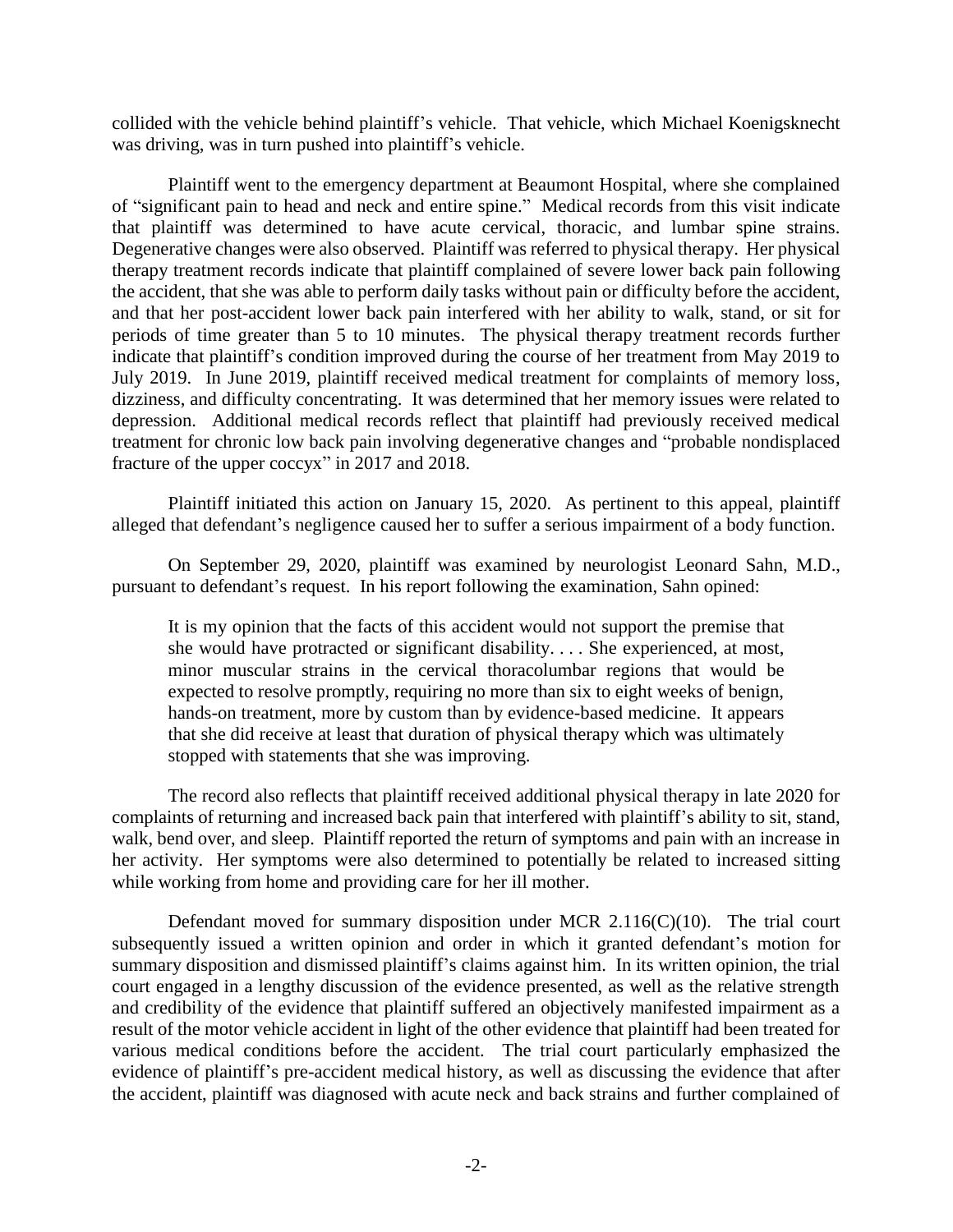memory loss and dizziness. Nonetheless, the trial court concluded that "[t]here is nothing in any of the medical records to establish a causal connection between the accident and Plaintiff's continuing complaints of back pain, anxiety, or depression, or her more recent complaints of memory loss." The trial court additionally found that "Plaintiff's temporary and minor soft tissue strain and complaints of memory loss are insufficient to establish that she suffered an objectively manifested impairment as a result of the accident."

Plaintiff's motion for reconsideration was denied. Plaintiff's claims against Koenigsknecht had already been dismissed by stipulation of the parties before defendant's summary disposition motion was filed. After the trial court denied plaintiff's motion for reconsideration of the decision granting defendant's summary disposition motion, a stipulated order of dismissal was entered on June 15, 2021, indicating that plaintiff and Auto Club Insurance Association had stipulated to dismissing plaintiff's lone remaining claims against Auto Club with prejudice and that the case was now closed. This appeal ensued.

#### II. JURISDICTION

Before addressing the merits of plaintiff's appellate argument, we must first address defendant's jurisdictional challenge.<sup>3</sup> Defendant argues on appeal that this Court does not have jurisdiction over this appeal because plaintiff was not an aggrieved party with respect to the June 15, 2021 stipulated order of dismissal and the stipulated order did not preserve plaintiff's right to appeal earlier orders such as the order granting defendant's motion for summary disposition or the order denying plaintiff's related motion for reconsideration. Defendant maintains that plaintiff's appeal was untimely filed with respect to those earlier orders.

Whether this Court has jurisdiction over an appeal is reviewed de novo as a question of law. *Chen v Wayne State Univ*, 284 Mich App 172, 191; 771 NW2d 820 (2009). As a general matter, this Court "has jurisdiction of an appeal of right filed by an aggrieved party from . . . [a] final judgment or final order of the circuit court ... ." MCR 7.203(A)(1). Under MCR 7.202(6)(a)(i), a final judgment or final order in a civil case includes "the first judgment or order that disposes of all the claims and adjudicates the rights and liabilities of all the parties  $\dots$ ."

"The term 'aggrieved party' is defined, for purposes of MCR 7.203, as one who is not merely disappointed over a certain result, but one who has 'suffered a concrete and particularized injury . . . . [A] litigant on appeal must demonstrate an injury arising from either the actions of the trial court or the appellate court judgment rather than an injury arising from the underlying facts of the case.' " *Tevis v Amex Assurance Co*, 283 Mich App 76, 79-80; 770 NW2d 16 (2009) (citation omitted; ellipsis and alteration in original). "To be aggrieved, one must have some interest of a pecuniary nature in the outcome of the case, and not a mere possibility arising from some unknown and future contingency." *Federated Ins Co v Oakland Co Rd Comm*, 475 Mich 286, 291; 715 NW2d 846 (2006) (quotation marks and citation omitted). "[A] party claiming an

 $\overline{a}$ 

<sup>&</sup>lt;sup>3</sup> This Court already denied defendant's motion to dismiss that was also based on defendant's contention that this Court lacked jurisdiction. *Smith v Auto Club Insurance Ass'n*, unpublished order of the Court of Appeals, entered August 25, 2021 (Docket No. 357641). However, we fully address this issue here for the sake of completeness.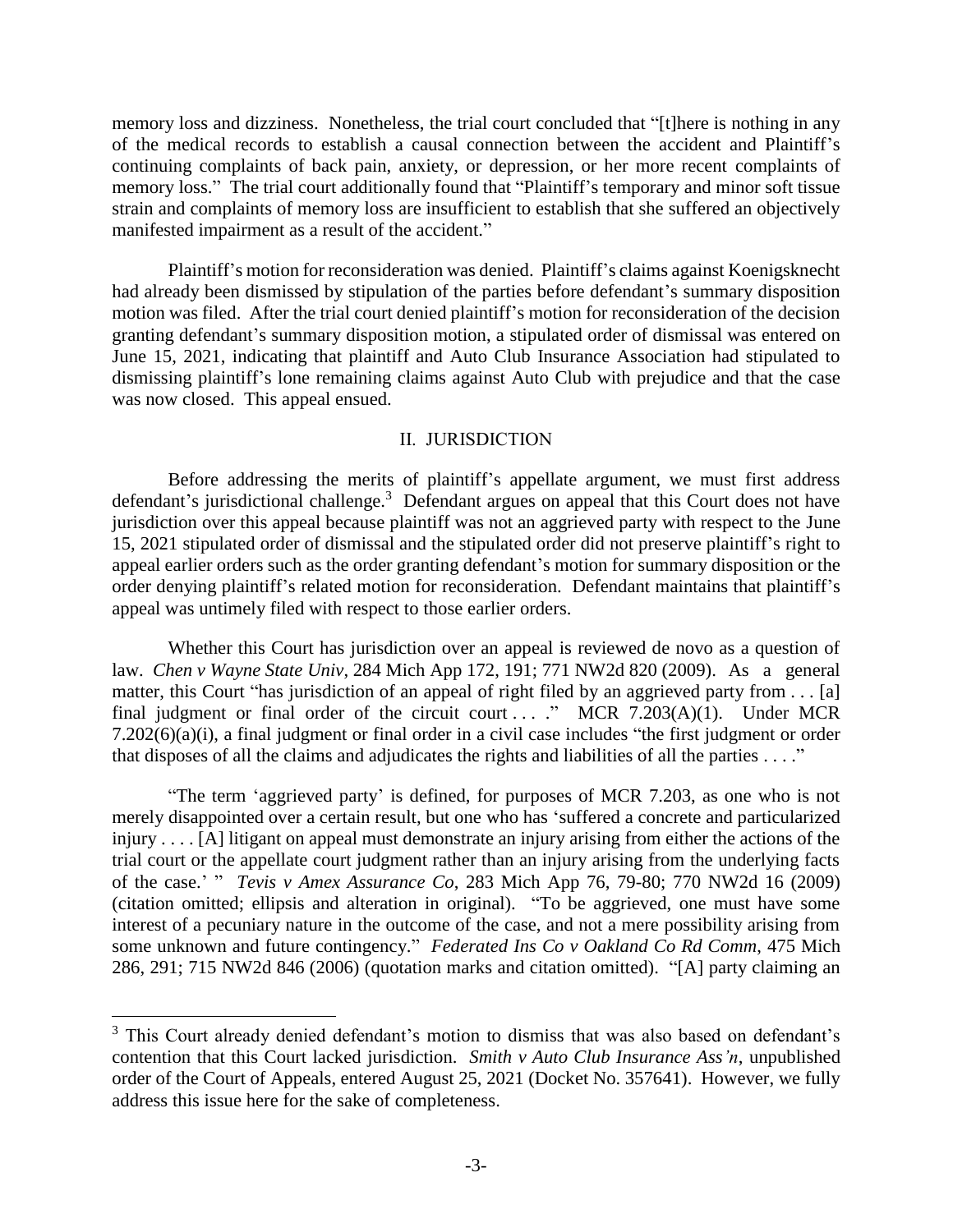appeal of right from a final order is free to raise issues on appeal related to prior orders." *Green v Ziegelman*, 282 Mich App 292, 301 n 6; 767 NW2d 660 (2009) (quotation marks and citation omitted; alteration in original).

Here, defendant argues that because the June 15, 2021 order was a stipulated order, plaintiff was not an "aggrieved party" under MCR 7.203(A)(1). Defendant relies on the principle that "one cannot appeal from a consent judgment, order or decree." *Dora v Lesinski*, 351 Mich 579, 582; 88 NW2d 592 (1958). It is worth noting, however, that defendant was not a party to this stipulation, which did not reflect any agreement between plaintiff and *defendant*. "Stipulated orders that are accepted by the trial court are generally construed under the same rules of construction as contracts. Like contracts, stipulated orders are agreements reached by and between the parties." *Spires v Bergman*, 276 Mich App 432, 441; 741 NW2d 523 (2007) (quotation marks and citation omitted).

Moreover, plaintiff only challenges the trial court's decision granting summary disposition to defendant and dismissing plaintiff's claims against defendant. The trial court's order granting defendant's summary disposition motion and the court's order denying reconsideration of that decision were not final judgments or final orders because they only disposed of plaintiff's claims against defendant and did not dispose of plaintiff's remaining claims against Auto Club. MCR 7.202(6)(a)(i). Accordingly, neither of those orders constituted a final judgment or final order appealable by right. MCR  $7.203(A)(1)$ . The June 15, 2021 stipulated order of dismissal between plaintiff and Auto Club had the effect of dismissing plaintiff's claims against Auto Club, which were the last claims that remained pending in the case. This was the first order to have the result of "dispos[ing] of all the claims and adjudicat[ing] the rights and liabilities of all the parties," and it thus was a final judgment or final order under MCR 7.202(6)(a)(i). Plaintiff claimed a right of appeal once this final order was entered in the case, raising issues related to the trial court's prior order granting defendant summary disposition that resulted in the dismissal of plaintiff's negligence claim against defendant. Because plaintiff was an aggrieved party in this action with respect to the trial court's summary disposition order and plaintiff appealed from a final order, this Court has jurisdiction over this appeal by right. *Federated Ins Co*, 475 Mich at 291; *Tevis*, 283 Mich App at 79-80; *Green*, 282 Mich App at 301 n 6; MCR 7.203(A)(1); MCR 7.202(6)(a)(i). We discern nothing improper about how plaintiff pursued her right to appeal.

Additionally, even if there were merit to defendant's argument, we would treat this appeal as being on delayed leave granted. MCR 7.203(B); MCR 7.205(A)(4); see also *New Covert Generating Co, LLC v Twp of Covert*, 334 Mich App 24, 47; 964 NW2d 378 (2020).

We now turn to the merits of plaintiff's appeal.

### III. STANDARD OF REVIEW

This Court reviews de novo a trial court's grant or denial of a motion for summary disposition. We review a motion brought under MCR 2.116(C)(10) by considering the pleadings, admissions, and other evidence submitted by the parties in the light most favorable to the nonmoving party. Summary disposition is appropriate if there is no genuine issue regarding any material fact and the moving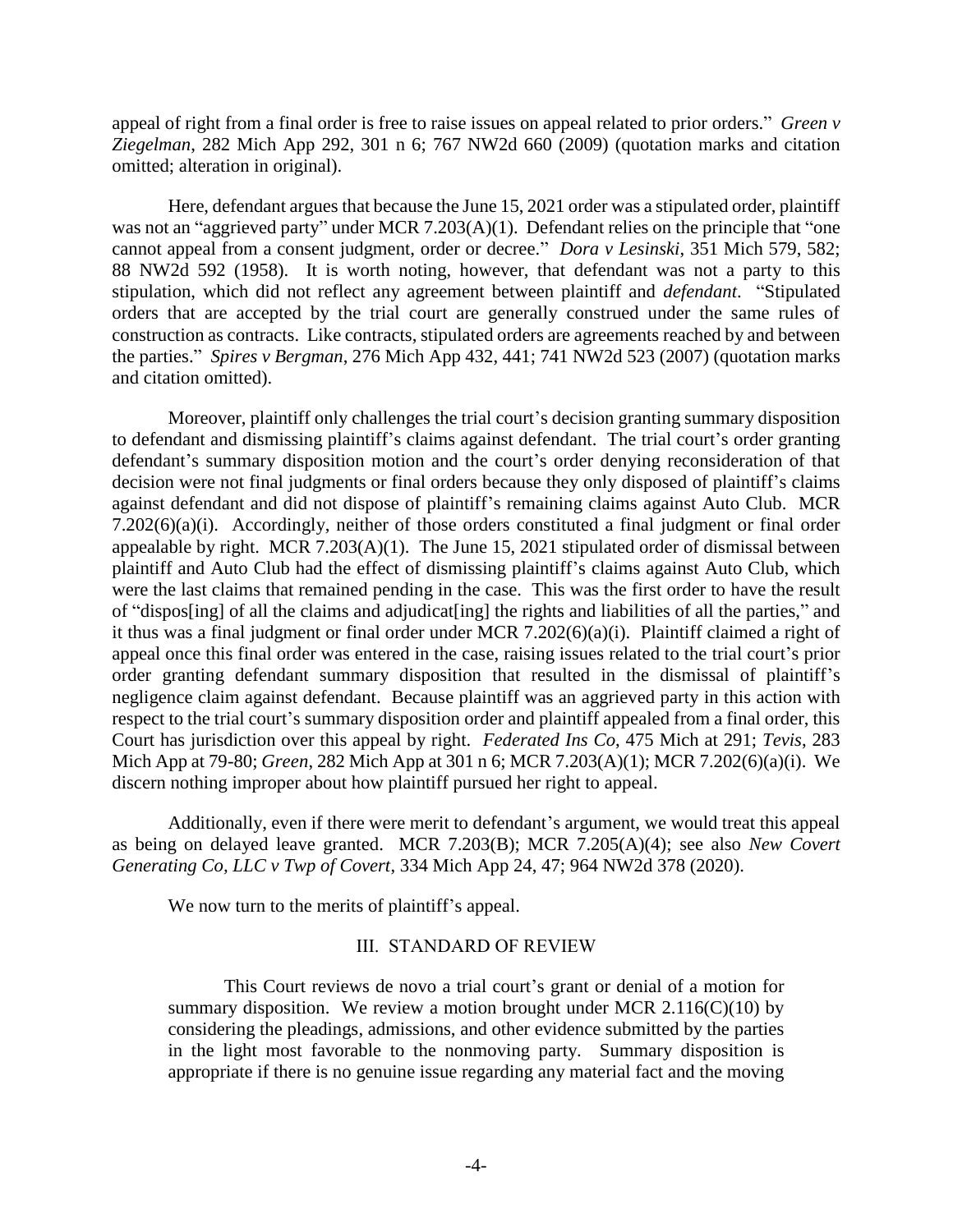party is entitled to judgment as a matter of law. [*Latham v Barton Malow Co*, 480 Mich 105, 111; 746 NW2d 868 (2008) (citations omitted).]

#### IV. ANALYSIS

Under MCL 500.3135(1), a "person remains subject to tort liability for noneconomic loss caused by his or her ownership, maintenance, or use of a motor vehicle only if the injured person has suffered . . . serious impairment of body function . . . ." See also *McCormick v Carrier*, 487 Mich 180, 189-190; 795 NW2d 517 (2010).<sup>4</sup> MCL 500.3135(5) provides:

(5) As used in this section, "serious impairment of body function" means an impairment that satisfies all of the following requirements:

(a) It is objectively manifested, meaning it is observable or perceivable from actual symptoms or conditions by someone other than the injured person.

(b) It is an impairment of an important body function, which is a body function of great value, significance, or consequence to the injured person.

(c) It affects the injured person's general ability to lead his or her normal life, meaning it has had an influence on some of the person's capacity to live in his or her normal manner of living. Although temporal considerations may be relevant, there is no temporal requirement for how long an impairment must last. This examination is inherently fact and circumstance specific to each injured person, must be conducted on a case-by-case basis, and requires comparison of the injured person's life before and after the incident.

Our Supreme Court held in *McCormick* that there are three necessary prongs for establishing a "serious impairment of body function": "(1) an objectively manifested impairment (observable or perceivable from actual symptoms or conditions) (2) of an important body function (a body function of value, significance, or consequence to the injured person) that (3) affects the person's general ability to lead his or her normal life (influences some of the plaintiff's capacity to live in his or her normal manner of living)." *McCormick*, 487 Mich at 215.

In this case, the trial court's grant of summary disposition was based on its conclusion that plaintiff could not show that the April 15, 2019 accident *caused* an objectively manifested impairment. The trial court specifically declined to address the second and third *McCormick* factors in light of that determination. The issue before this Court on appeal thus becomes whether there was evidence creating a genuine issue of material fact whether the accident caused plaintiff to suffer an objectively manifested impairment.

A negligence claim requires the plaintiff to prove causation as one of the necessary elements. *Case v Consumers Power Co*, 463 Mich 1, 6; 615 NW2d 17 (2000). Proving causation

 $\overline{a}$ 

 $4$  The other types of potential threshold injury listed in the statute are not at issue in this case.